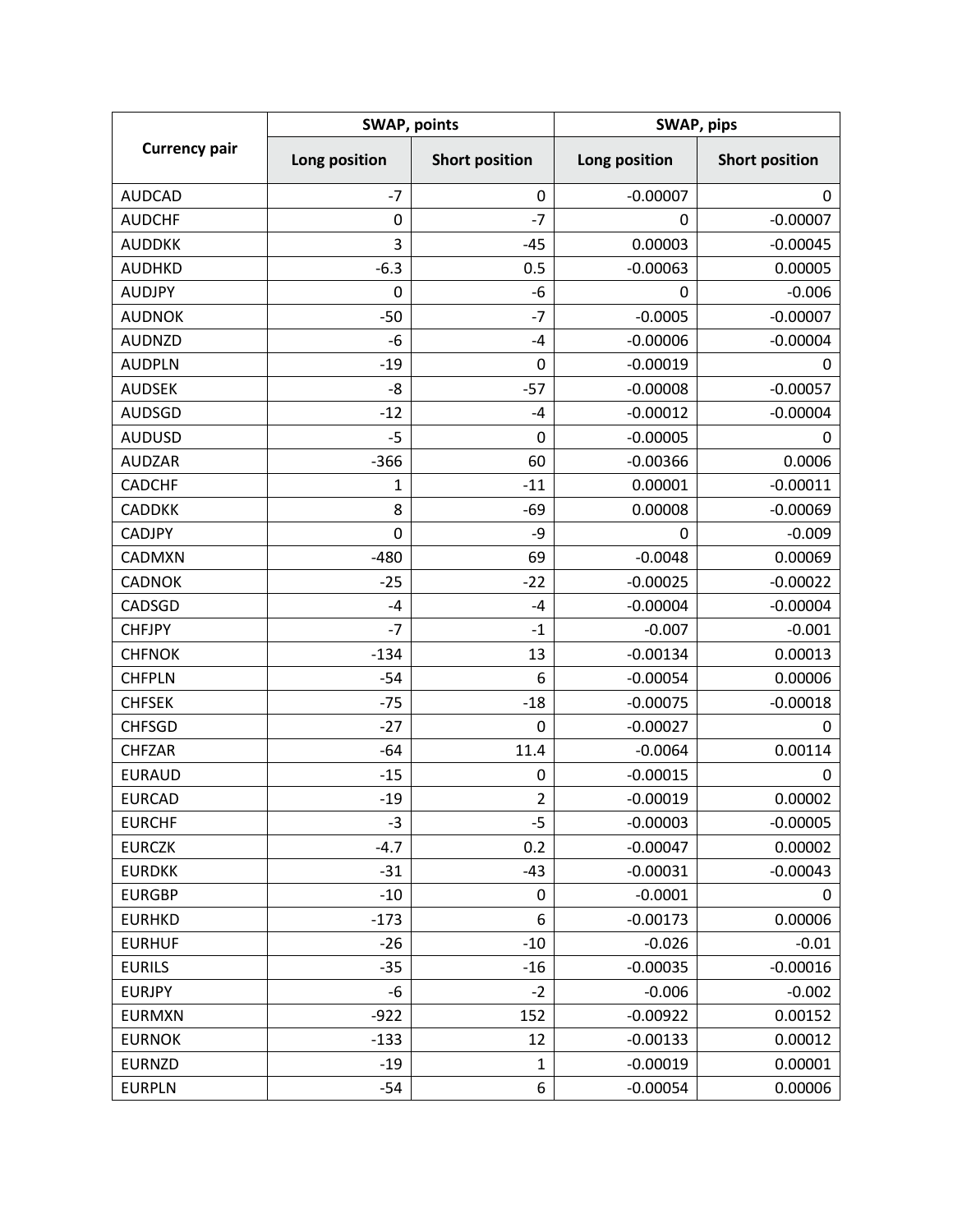| <b>EURRUB</b> | $-2662$          | 443    | $-0.02662$  | 0.00443      |
|---------------|------------------|--------|-------------|--------------|
| <b>EURSEK</b> | $-68$            | $-30$  | $-0.00068$  | $-0.0003$    |
| <b>EURSGD</b> | $-27$            | 0      | $-0.00027$  | 0            |
| <b>EURTRY</b> | $-422$           | 78     | $-0.00422$  | 0.00078      |
| <b>EURUSD</b> | $-15$            | 1      | $-0.00015$  | 0.00001      |
| <b>EURZAR</b> | $-682$           | 120    | $-0.00682$  | 0.0012       |
| <b>GBPAUD</b> | -8               | -6     | $-0.00008$  | $-0.00006$   |
| <b>GBPCAD</b> | $-13$            | 0      | $-0.00013$  | 0            |
| <b>GBPCHF</b> | $\mathbf 0$      | $-13$  | 0           | $-0.00013$   |
| <b>GBPDKK</b> | $\overline{2}$   | $-97$  | 0.00002     | $-0.00097$   |
| <b>GBPJPY</b> | $\boldsymbol{0}$ | $-10$  | 0           | $-0.01$      |
| <b>GBPNOK</b> | $-92$            | $-7$   | $-0.00092$  | $-0.00007$   |
| <b>GBPNZD</b> | $-11$            | $-5$   | $-0.00011$  | $-0.00005$   |
| <b>GBPPLN</b> | $-36$            | 0      | $-0.00036$  | 0            |
| <b>GBPSEK</b> | $-12$            | $-102$ | $-0.00012$  | $-0.00102$   |
| <b>GBPSGD</b> | $-22$            | $-7$   | $-0.00022$  | $-0.00007$   |
| <b>GBPTRY</b> | $-452$           | 81     | $-0.00452$  | 0.00081      |
| <b>GBPUSD</b> | $-10$            | 0      | $-0.0001$   | 0            |
| <b>GBPZAR</b> | $-698$           | 116    | $-0.00698$  | 0.00116      |
| <b>HKDJPY</b> | 0                | $-214$ | 0           | $-0.00214$   |
| <b>MXNJPY</b> | 37               | $-227$ | 0.00037     | $-0.00227$   |
| <b>NOKJPY</b> | 1                | $-14$  | 0.00001     | $-0.00014$   |
| <b>NOKSEK</b> | $\boldsymbol{0}$ | $-14$  | 0           | $-0.00014$   |
| <b>NZDCAD</b> | -6               | $-1$   | $-0.00006$  | $-0.00001$   |
| <b>NZDCHF</b> | 0                | -8     | 0           | $-0.00008$   |
| <b>NZDJPY</b> | $\boldsymbol{0}$ | -6     | $\mathbf 0$ | $-0.006$     |
| <b>NZDSEK</b> | $\overline{2}$   | $-55$  | 0.00002     | $-0.00055$   |
| <b>NZDSGD</b> | $-11$            | -6     | $-0.00011$  | $-0.00006$   |
| <b>NZDUSD</b> | $-5$             | $-1$   | $-0.00005$  | $-0.00001$   |
| PLNJPY        | 20               | $-300$ | 0.002       | $-0.03$      |
| SGDJPY        | $-1$             | $-13$  | $-0.001$    | $-0.013$     |
| <b>TRYJPY</b> | $\mathbf 0$      | $-13$  | 0           | $-0.013$     |
| <b>USDCAD</b> | $-5$             | $-5$   | $-0.00005$  | $-0.00005$   |
| <b>USDCHF</b> | $\mathbf 1$      | $-14$  | 0.00001     | $-0.00014$   |
| <b>USDCNH</b> | $-84$            | 0      | $-0.00084$  | 0            |
| <b>USDCZK</b> | $-2.1$           | $-1.2$ | $-0.00021$  | $-0.00012$   |
| <b>USDDKK</b> | 9                | $-102$ | 0.00009     | $-0.00102$   |
| <b>USDHKD</b> | -8               | $-4.8$ | $-0.00008$  | $-4.8E - 05$ |
| <b>USDHUF</b> | 1                | $-38$  | 0.001       | $-0.038$     |
| <b>USDILS</b> | 0                | $-47$  | $\mathbf 0$ | $-0.00047$   |
| <b>USDJPY</b> | 1                | $-12$  | 0.001       | $-0.012$     |